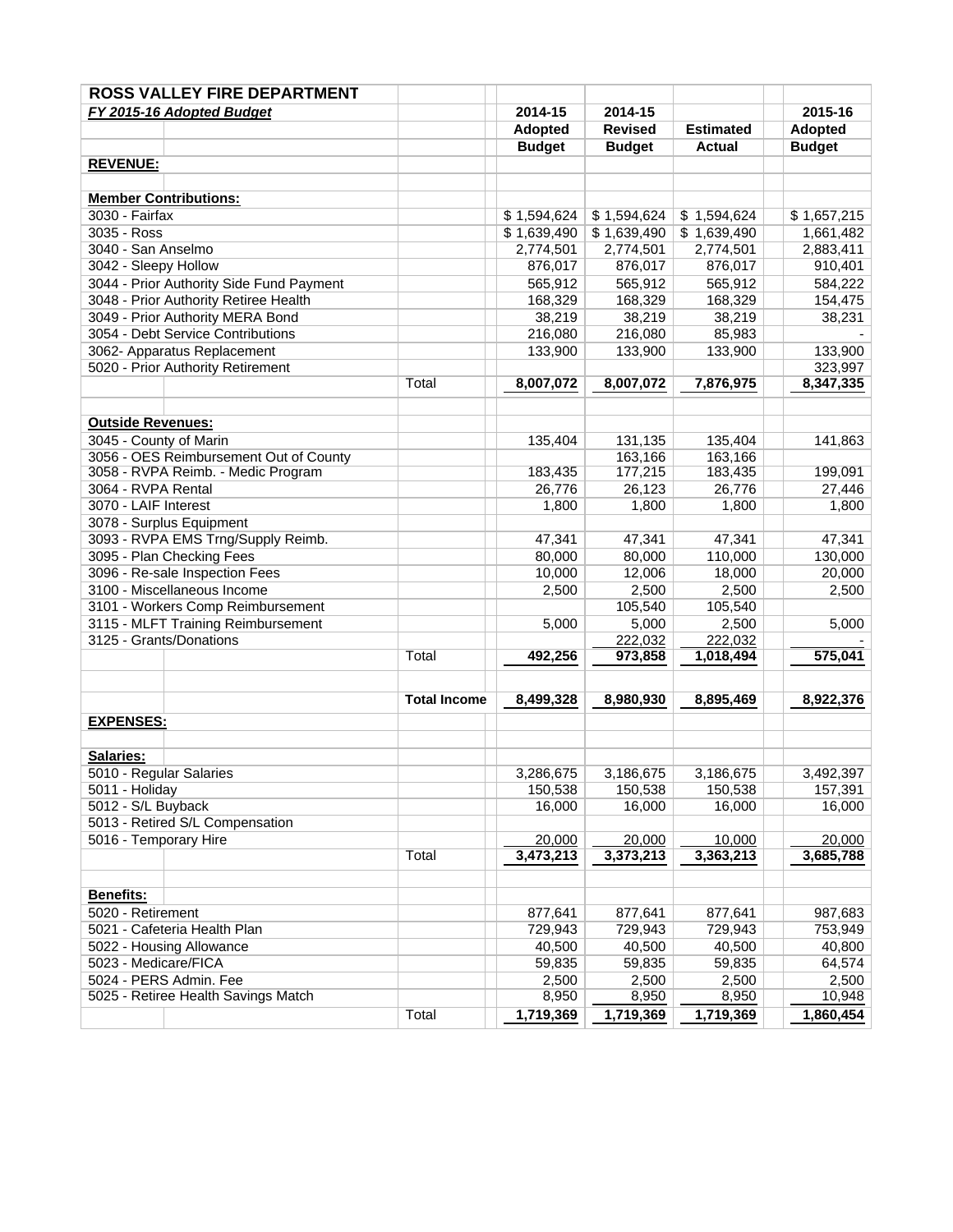| FY 2015-16 Adopted Budget                 |       | 2014-15           | 2014-15           |                   | 2015-16           |
|-------------------------------------------|-------|-------------------|-------------------|-------------------|-------------------|
|                                           |       | <b>Adopted</b>    | <b>Revised</b>    | <b>Estimated</b>  | <b>Adopted</b>    |
|                                           |       | <b>Budget</b>     | <b>Budget</b>     | <b>Actual</b>     | <b>Budget</b>     |
|                                           |       |                   |                   |                   |                   |
| <b>Reimbursable Costs:</b>                |       |                   |                   |                   |                   |
| 5040 - Uniform                            |       | 23,340            | 23,340            | 23,264            | 24,480            |
| 5041 - Education                          |       | 76,675            | 76,675            | 76,675            | 76,650            |
| 5043 - Board Member Stipend               |       | 8,000             | 8,000             | 8,000             | 8,000             |
|                                           | Total | 108,015           | 108,015           | 107,939           | 109,130           |
| Overtime:                                 |       |                   |                   |                   |                   |
| 5050 - OT - Minimum Staffing              |       | 450,000           | 550,000           | 616,000           | 538,000           |
| 5051 - FLSA                               |       | 79,660            | 79,660            | 81,917            | 92,089            |
| 5052 - Hourly Overtime                    |       | 53,000            | 53,000            | 68,900            | 53,000            |
| 5053 - Shift Differential                 |       | 30,000            | 30,000            | 33,000            | 30,000            |
| 5054 - OT - Paramedic Training Overtime   |       | 16,000            | 16,000            | 8,000             | 16,000            |
| 5055 - OT - OES Response                  |       |                   | 117,859           | 117,859           |                   |
| 5056 - OT - Training                      |       | 35,000            | 35,000            | 35,000            | 35,000            |
|                                           | Total | 663,660           | 881,519           | 960,676           | 764,089           |
|                                           |       |                   |                   |                   |                   |
| <b>Volunteers:</b>                        |       |                   |                   |                   |                   |
| 5060 - Response/Standby                   |       | 3,500             | 3,500             | 3,500             | 3,500             |
| 5061 - CSFA Dues/Insurance                |       | 3,500             | 3,500             | 3,500             | 3,500             |
| 5062 - Supplies                           |       | 1,200             | 1,200             | 1,200             | 1,200             |
| 5063 - Drills                             |       | 4,000             | 4,000             | 4,000             | 4,000             |
| 5064 - Vol. Length of Service             |       | 5,600             | 5,600             | 5,600             | 5,600             |
| 5065 - Explorer Post                      |       | 4,400             | 4,400             | 4,400             | 4,400             |
| 5066 - Volunteer Recruit Academy Expenses |       | 4,500             | 4,500             | 4,500             | 4,500             |
|                                           |       | 26,700            | 26,700            | 26,700            | 26,700            |
| <b>Retirees':</b>                         |       |                   |                   |                   |                   |
| 5070 - Health Insurance                   |       | 463,378           | 463,378           | 463,378           | 485,076           |
|                                           | Total | 463,378           | 463,378           | 463,378           | 485,076           |
|                                           |       |                   |                   |                   |                   |
| Insurance:<br>6005 - Workers Comp Claims  |       | 300               | 300               |                   | 300               |
| 6006 - Worker's Comp Insurance            |       | 420,000           | 420,000           | 432,794           | 420,000           |
| 6007 - Liability Insurance                |       | 24,500            | 24,500            | 20,886            | 24,500            |
|                                           | Total | 444,800           | 444,800           | 453,680           | 444,800           |
|                                           |       |                   |                   |                   |                   |
| <b>Vehicle Maintenance:</b>               |       |                   |                   |                   |                   |
| 6010 - Fuel                               |       | 40,000            | 40,000            | 35,800            | 40,000            |
| 6011 - Parts                              |       | 3,200             | 3,200             | 3,200             | 3,200             |
| 6012 - Repairs                            | Total | 90,000<br>133,200 | 90,000<br>133,200 | 90,000<br>129,000 | 90,000<br>133,200 |
|                                           |       |                   |                   |                   |                   |
| Maintenance:                              |       |                   |                   |                   |                   |
| 6020 - Equipment                          |       | 4,275             | 4,275             | 4,275             | 4,275             |
| 6026 - Building and Landscaping           |       | 6,000             | 6,000             | 7,500             | 6,000             |
| 6028 - General Maintenance Supplies       |       | 2,600             | 2,600             | 2,600             | 2,600             |
| 6029 - Hydrant Maintenance                |       | 5,000             | 5,000             | 5,000             | 5,000             |
| 94040 - Burn Trailer Maintenance          |       | 4,000             | 4,000             | 4,000             | 4,000             |
|                                           | Total | 21,875            | 21,875            | 23,375            | 21,875            |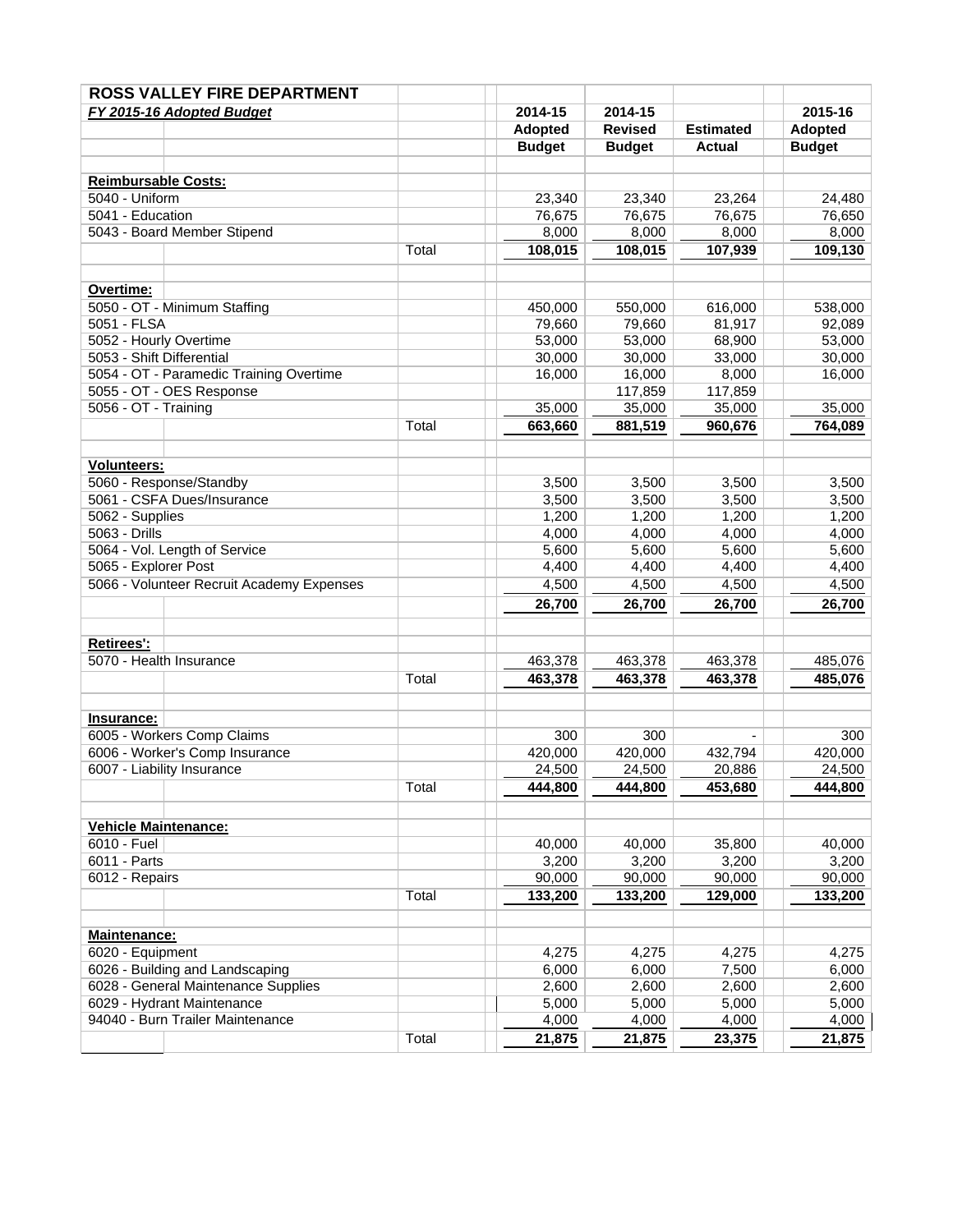| FY 2015-16 Adopted Budget                                        |       | 2014-15        | 2014-15        |                  | 2015-16        |
|------------------------------------------------------------------|-------|----------------|----------------|------------------|----------------|
|                                                                  |       | <b>Adopted</b> | <b>Revised</b> | <b>Estimated</b> | <b>Adopted</b> |
|                                                                  |       | <b>Budget</b>  | <b>Budget</b>  | Actual           | <b>Budget</b>  |
| <b>Contract Services:</b>                                        |       |                |                |                  |                |
| 6040 - Dispatch                                                  |       | 135,194        | 135,194        | 135,194          | 139,643        |
| 6041 - Radio Repair                                              |       | 4,000          | 4,000          | 4,000            | 4,000          |
| 6042 - Hazardous Material Removal                                |       | 1,000          | 1,000          | 1,000            | 1,000          |
| 6043 - Audit and Bookkeeping services                            |       | 23,500         | 23,500         | 23,500           | 23,500         |
| 6044 - Payroll Service Fees                                      |       | 4,000          | 4,000          | 4,000            | 4,000          |
| 6045 - Other Contract Services                                   |       | 24,949         | 24,949         | 24,949           | 24,949         |
| 6046 - Executive Officer                                         |       | 3,600          | 3,600          | 3,600            | 3,600          |
| 6047 - Attorney/Legal Fees                                       |       | 3,000          | 15,500         | 15,500           | 3,000          |
| 6048 - Hazardous Material Contract                               |       | 8,000          | 8,000          | 7,202            | 8,000          |
| 6049 - MERA Bond Payment - Prior Authority                       |       | 38,219         | 38,219         | 38,219           | 38,231         |
| 6050 - MERA Operating Expense                                    |       | 36,654         | 36,654         | 35,237           | 38,878         |
|                                                                  | Total | 282,116        | 294,616        | 292,401          | 288,801        |
|                                                                  |       |                |                |                  |                |
| <b>Utilities:</b><br>6060 - Gas & Electric                       |       | 23,750         | 23,750         | 23,750           | 23,750         |
| 6061 - Telephone                                                 |       | 21,500         | 21,500         | 21,500           | 21,500         |
| 6062 - Water                                                     |       | 3,850          | 3,850          | 3,850            | 3,850          |
| 6063 - Sewer                                                     |       | 2,000          | 2,000          | 1,540            | 2,500          |
|                                                                  | Total | 51,100         | 51,100         | 50,640           | 51,600         |
|                                                                  |       |                |                |                  |                |
| <b>Office Expenses:</b>                                          |       |                |                |                  |                |
| 6070 - Publications & Dues                                       |       | 4,000          | 4,000          | 2,400            | 4,000          |
| 6072 - Computer Software/Support                                 |       | 12,000         | 12,000         | 12,000           | 12,000         |
| 6075 - Web Page Design and Maint.                                |       | 3,100          | 3,100          | 3,100            | 6,100          |
| 6080 - Office Supplies                                           |       | 4,500          | 4,500          | 4,500            | 4,500          |
| 6081 - Postage                                                   |       | 1,000          | 1,000          | 600              | 1,000          |
|                                                                  | Total | 24,600         | 24,600         | 22,600           | 27,600         |
| <b>Other Services &amp; Supplies:</b>                            |       |                |                |                  |                |
| 6090 - General Department Supplies                               |       | 20,000         | 20,000         | 16,000           | 20,000         |
| 6091 - Emergency Response Supplies                               |       | 4,000          | 4,000          | 4,000            | 4,000          |
| 6092 - Paramedic Response Supplies                               |       | 12,000         | 12,000         | 12,000           | 12,000         |
| 6093 - Physicals                                                 |       | 18,000         | 18,000         | 14,000           | 18,000         |
| 6094 - New Hire                                                  |       | 3,500          | 3,500          | 1,000            | 3,500          |
| 6100 - Emergency Medical Supply                                  |       | 7,500          | 7,500          | 7,500            | 7,500          |
| 6111 - Fire Prevention                                           |       | 4,500          | 4,500          | 4,500            | 4,500          |
| 6112 - Training and Education                                    |       | 35,500         | 35,500         | 35,500           | 35,500         |
| 6119 - Breathing Apparatus - Supplies                            |       | 5,700          | 5,700          | 5,700            | 5,700          |
| 6121 - Breathing App. - Maint Contract                           |       | 6,900          | 6,900          | 6,900            | 6,900          |
| 6130 - Protective Clothing                                       |       | 8,000          | 8,000          | 6,500            | 8,000          |
| 6150 - Tools/Equipment                                           |       | 6,500          | 6,500          | 6,500            | 6,500          |
| 6180 - Community Education & Preparedness                        |       | 10,000         | 10,000         | 10,000           | 10,000         |
|                                                                  | Total | 142,100        | 142,100        | 130,100          | 142,100        |
|                                                                  |       |                |                |                  |                |
| Contingency:                                                     |       |                |                |                  |                |
| 6201 - Budget Contingency<br>6210 - Retired S/L Comp Contingency |       | 30,000         | 17,500         | 17,500           | 30,000         |
|                                                                  |       | 50,000         | 50,000         |                  | 50,000         |
|                                                                  |       | 80,000         | 67,500         | 17,500           | 80,000         |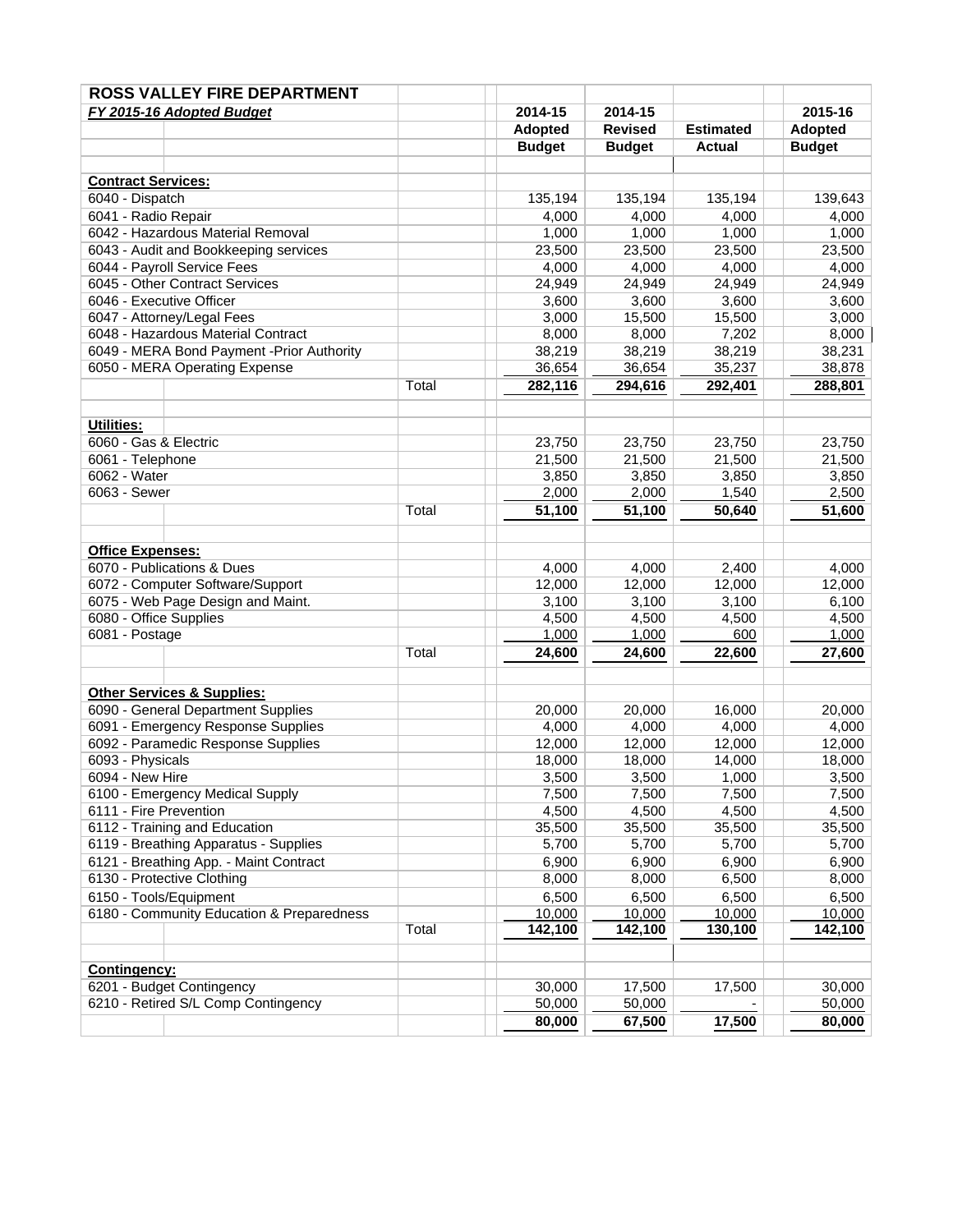|                                                 | <b>ROSS VALLEY FIRE DEPARTMENT</b>         |                       |                |                |                  |               |
|-------------------------------------------------|--------------------------------------------|-----------------------|----------------|----------------|------------------|---------------|
| FY 2015-16 Adopted Budget                       |                                            |                       | 2014-15        | 2014-15        |                  | 2015-16       |
|                                                 |                                            |                       | <b>Adopted</b> | <b>Revised</b> | <b>Estimated</b> | Adopted       |
|                                                 |                                            |                       | <b>Budget</b>  | <b>Budget</b>  | <b>Actual</b>    | <b>Budget</b> |
|                                                 |                                            |                       |                |                |                  |               |
| <b>Capital Outlay:</b>                          |                                            |                       |                |                |                  |               |
| 7012 - Appliances                               |                                            |                       | 2,000          | 2,000          | 3,491            | 2,000         |
| 7013 - Furnishings                              |                                            |                       | 2,500          | 2,500          | 2,000            | 2,500         |
|                                                 | 7014 - Office Equipment                    |                       | 12,000         | 12,000         | 5,000            | 12,000        |
|                                                 | 7030 - Apparatus and Equipment             |                       | 15,000         | 235,035        | 238,035          | 15,000        |
| 7040 - Hydrants                                 |                                            |                       | 13,600         | 13,600         | 13,600           | 13,600        |
|                                                 | 7050 - Communications Equipment            |                       | 10,000         | 10,000         | 10,000           | 10,000        |
|                                                 | 7055 - Exercise Equipment                  |                       | 12,500         | 12,500         | 18,315           | 12,500        |
|                                                 | 7054 - Vehicle Purchase                    |                       |                | 117,213        | 117,213          |               |
| 7065 - Fire Act Grant Matching Funds            |                                            |                       |                | 24,424         | 24,424           |               |
| 7060 - Turnout Gear                             |                                            |                       | 14,241         | 14,241         | 14,241           | 14,241        |
|                                                 |                                            |                       | 81,841         | 443,513        | 446,319          | 81,841        |
|                                                 |                                            |                       |                |                |                  |               |
| <b>Debt Service</b>                             |                                            |                       |                |                |                  |               |
|                                                 | 8010 - Principal Payments - Fire Engine    |                       | 84.837         | 84.837         | 81.433           |               |
|                                                 | 8020 - Interest Expense - Fire Engine      |                       | 1,146          | 1,146          | 3,546            |               |
| 8011 - Principal - Prior Authority Pension Bond |                                            |                       | 521,616        | 521,616        | 521,616          | 539,926       |
| 8021 - Interest - Prior Authority Pension Bond  |                                            |                       | 44,296         | 44,295         | 44,295           | 44,296        |
|                                                 | 8030 - Fees - Prior Authority Pension Bond |                       | 1,200          | 1,200          | 1,200            | 1,200         |
|                                                 |                                            |                       | 653,095        | 653,094        | 652,090          | 585,422       |
|                                                 |                                            |                       |                |                |                  |               |
|                                                 |                                            | <b>Total Expenses</b> |                |                |                  |               |
|                                                 |                                            |                       | 8,369,062      | 8,848,592      | 8,858,980        | 8,788,476     |
|                                                 |                                            |                       |                |                |                  |               |
|                                                 |                                            |                       |                |                |                  |               |
|                                                 |                                            |                       |                |                |                  |               |
|                                                 |                                            |                       |                |                |                  |               |
|                                                 |                                            |                       |                |                |                  |               |
|                                                 |                                            |                       |                |                |                  |               |